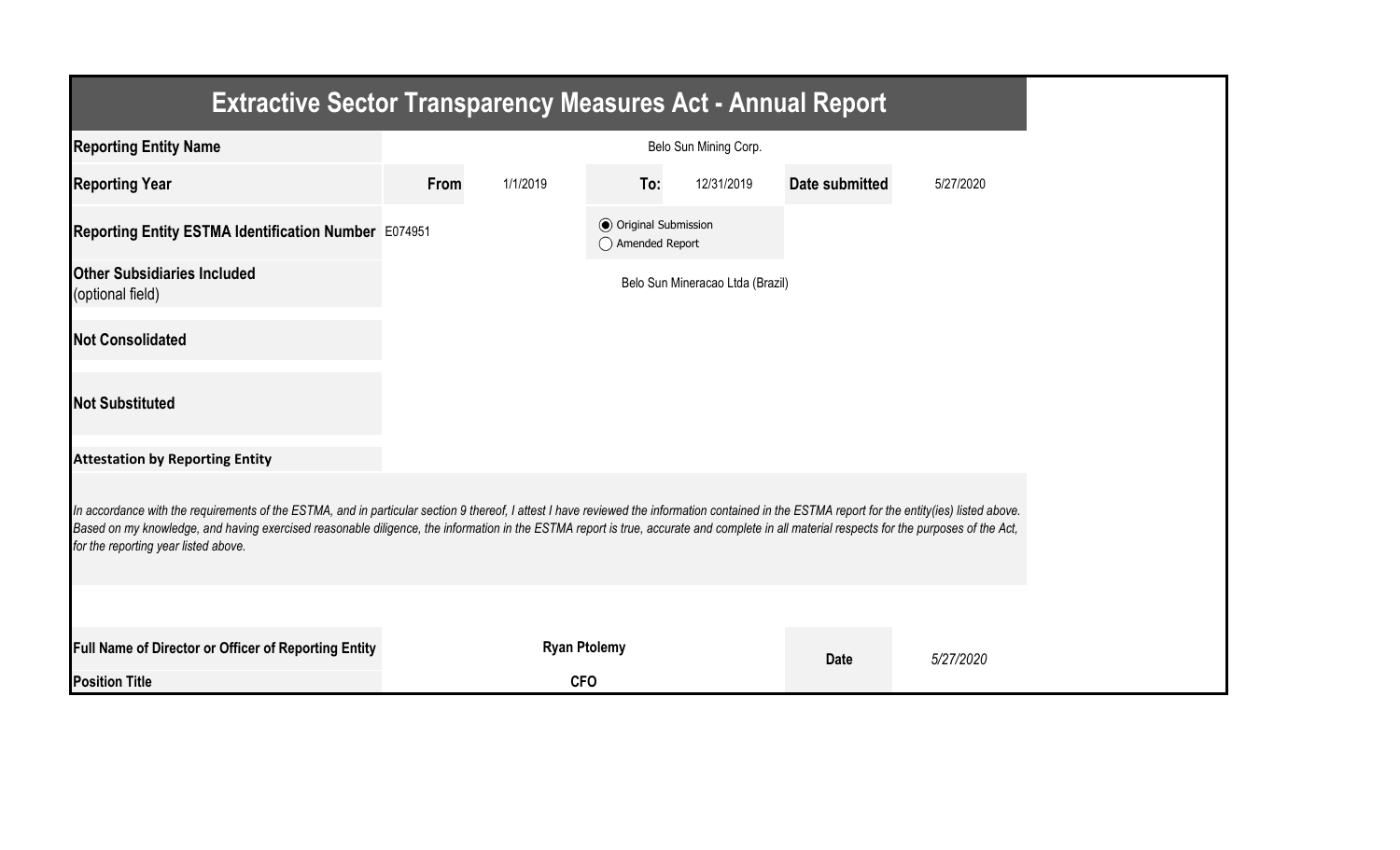| <b>Extractive Sector Transparency Measures Act - Annual Report</b>                                                                                                               |                                                                        |                                                                                 |                                         |            |      |                                |                |                  |                                               |                               |                                                                                                                                                |  |
|----------------------------------------------------------------------------------------------------------------------------------------------------------------------------------|------------------------------------------------------------------------|---------------------------------------------------------------------------------|-----------------------------------------|------------|------|--------------------------------|----------------|------------------|-----------------------------------------------|-------------------------------|------------------------------------------------------------------------------------------------------------------------------------------------|--|
| <b>Reporting Year</b><br><b>Reporting Entity Name</b><br><b>Reporting Entity ESTMA</b><br><b>Identification Number</b><br><b>Subsidiary Reporting Entities (if</b><br>necessary) | From:                                                                  | 1/1/2019                                                                        | To:<br>Belo Sun Mining Corp.<br>E074951 | 12/31/2019 |      | <b>Currency of the Report</b>  | CAD            |                  |                                               |                               |                                                                                                                                                |  |
| <b>Payments by Payee</b>                                                                                                                                                         |                                                                        |                                                                                 |                                         |            |      |                                |                |                  |                                               |                               |                                                                                                                                                |  |
| <b>Country</b>                                                                                                                                                                   | Payee Name <sup>1</sup>                                                | Departments, Agency, etc<br>within Payee that Received<br>Payments <sup>2</sup> | <b>Taxes</b>                            | Royalties  | Fees | <b>Production Entitlements</b> | <b>Bonuses</b> | <b>Dividends</b> | Infrastructure<br><b>Improvement Payments</b> | Total Amount paid to<br>Payee | Notes <sup>34</sup>                                                                                                                            |  |
| Brazil                                                                                                                                                                           | Federal Revenue Service of<br>Brazil                                   |                                                                                 | 200,285                                 |            |      |                                |                |                  |                                               |                               | origiinal currency was Brazilian Real,<br>200,285 converted at 2019's year end rate (1<br>$CAD = R$3.16$                                       |  |
| Brazil                                                                                                                                                                           | Secretaria de Meio Ambiente<br>do Estado do Pará (state<br>government) |                                                                                 |                                         |            | 13   |                                |                |                  |                                               |                               | origiinal currency was Brazilian Real,<br>13 converted at 2019's year end rate (1<br>$CAD = R$3.16$                                            |  |
| Brazil                                                                                                                                                                           | Prefeitura de Altamira                                                 |                                                                                 | 2,762                                   |            |      |                                |                |                  |                                               |                               | origiinal currency was Brazilian Real,<br>2,762 converted at 2019's year end rate (1<br>$CAD = R$3.16$                                         |  |
| Brazil                                                                                                                                                                           | Prefeitura de Senador                                                  |                                                                                 | 263                                     |            |      |                                |                |                  |                                               |                               | origiinal currency was Brazilian Real,<br>263 converted at 2019's year end rate (1<br>$CAD = R$3.16$<br>origiinal currency was Brazilian Real, |  |
| Brazil                                                                                                                                                                           | Agencia Nacional de<br>Mineracao (ANM)                                 |                                                                                 | 12,192                                  |            |      |                                |                |                  |                                               |                               | 12,192 converted at 2019's year end rate (1<br>$CAD = R$3.16$                                                                                  |  |
|                                                                                                                                                                                  |                                                                        |                                                                                 |                                         |            |      |                                |                |                  |                                               |                               |                                                                                                                                                |  |
|                                                                                                                                                                                  |                                                                        |                                                                                 |                                         |            |      |                                |                |                  |                                               |                               |                                                                                                                                                |  |
|                                                                                                                                                                                  |                                                                        |                                                                                 |                                         |            |      |                                |                |                  |                                               |                               |                                                                                                                                                |  |
|                                                                                                                                                                                  |                                                                        |                                                                                 |                                         |            |      |                                |                |                  |                                               |                               |                                                                                                                                                |  |
|                                                                                                                                                                                  |                                                                        |                                                                                 |                                         |            |      |                                |                |                  |                                               |                               |                                                                                                                                                |  |
|                                                                                                                                                                                  |                                                                        |                                                                                 |                                         |            |      |                                |                |                  |                                               |                               |                                                                                                                                                |  |
|                                                                                                                                                                                  |                                                                        |                                                                                 |                                         |            |      |                                |                |                  |                                               |                               |                                                                                                                                                |  |
|                                                                                                                                                                                  |                                                                        |                                                                                 |                                         |            |      |                                |                |                  |                                               |                               |                                                                                                                                                |  |
|                                                                                                                                                                                  |                                                                        |                                                                                 |                                         |            |      |                                |                |                  |                                               |                               |                                                                                                                                                |  |
|                                                                                                                                                                                  |                                                                        |                                                                                 |                                         |            |      |                                |                |                  |                                               |                               |                                                                                                                                                |  |
|                                                                                                                                                                                  |                                                                        |                                                                                 |                                         |            |      |                                |                |                  |                                               |                               |                                                                                                                                                |  |
|                                                                                                                                                                                  |                                                                        |                                                                                 |                                         |            |      |                                |                |                  |                                               |                               |                                                                                                                                                |  |
|                                                                                                                                                                                  |                                                                        |                                                                                 |                                         |            |      |                                |                |                  |                                               |                               |                                                                                                                                                |  |
|                                                                                                                                                                                  |                                                                        |                                                                                 |                                         |            |      |                                |                |                  |                                               |                               |                                                                                                                                                |  |
|                                                                                                                                                                                  |                                                                        |                                                                                 |                                         |            |      |                                |                |                  |                                               |                               |                                                                                                                                                |  |
|                                                                                                                                                                                  |                                                                        |                                                                                 |                                         |            |      |                                |                |                  |                                               |                               |                                                                                                                                                |  |
| <b>Additional Notes:</b>                                                                                                                                                         |                                                                        |                                                                                 |                                         |            |      |                                |                |                  |                                               |                               |                                                                                                                                                |  |